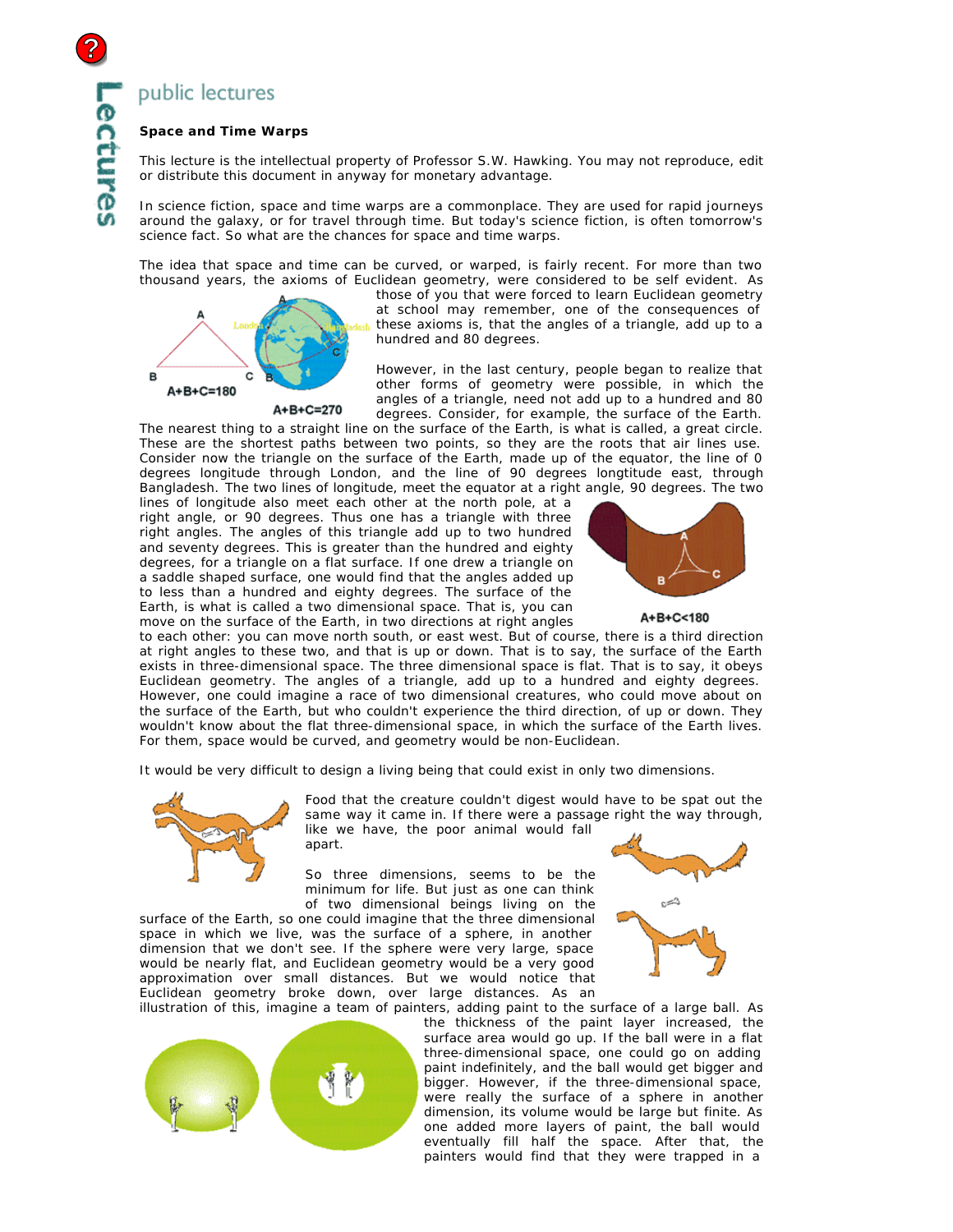region of ever decreasing size, and almost the whole of space, was occupied by the ball, and its layers of paint. So they would know that they were living in a curved space, and not a flat one.

This example shows that one can not deduce the geometry of the world from first principles, as the ancient Greeks thought. Instead, one has to measure the space we live in, and find out its geometry by experiment. However, although a way to describe curved spaces, was developed by the German, George Friedrich Riemann, in 1854, it remained just a piece of mathematics for sixty years. It could describe curved spaces that existed in the abstract, but there seemed no reason why the physical space we lived in, should be curved. This came only in 1915, when Einstein put forward the General Theory of Relativity.

General Relativity was a major intellectual revolution that has transformed the way we think about the universe. It is a theory not only of curved space, but of curved or warped time as well. Einstein had realized in 1905, that space and time, are intimately connected with each other. One can describe the location of an event by four numbers. Three numbers describe the position of the event. They could be miles north and east of Oxford circus, and height above sea level. On a larger scale, they could be galactic latitude and longitude, and distance from the center of the galaxy. The fourth number, is the time of the event. Thus one can think of space and time together, as a four-dimensional entity, called space-time. Each point of spacetime is labeled by four numbers, that specify its position in space, and in time. Combining space and time into space-time in this way would be rather trivial, if one could disentangle them in a unique way. That is to say, if there was a unique way of defining the time and position of each event. However, in a remarkable paper written in 1905, when he was a clerk in the Swiss patent office, Einstein showed that the time and position at which one thought an event occurred, depended on how one was moving. This meant that time and space, were inextricably bound up with each other. The times that different observers would assign to events would agree if the observers were not moving relative to each other. But they would disagree more, the faster their relative speed. So one can ask, how fast does one need to go, in order that the time for one observer, should go backwards relative to the time of another observer. The answer is given in the following Limerick.

There was a young lady of Wight, Who traveled much faster than light, She departed one day, In a relative way, And arrived on the previous night.

So all we need for time travel, is a space ship that will go faster than light. Unfortunately, in the same paper, Einstein showed that the rocket power needed to accelerate a space ship, got greater and greater, the nearer it got to the speed of light. So it would take an infinite amount of power, to accelerate past the speed of light.

Einstein's paper of 1905 seemed to rule out time travel into the past. It also indicated that space travel to other stars, was going to be a very slow and tedious business. If one couldn't go faster than light, the round trip to the nearest star, would take at least eight years, and to the center of the galaxy, at least eighty thousand years. If the space ship went very near the speed of light, it might seem to the people on board, that the trip to the galactic center had taken only a few years. But that wouldn't be much consolation, if everyone you had known was dead and forgotten thousands of years ago, when you got back. That wouldn't be much good for space Westerns. So writers of science fiction, had to look for ways to get round this difficulty.

In his 1915 paper, Einstein showed that the effects of gravity could be described, by supposing that space-time was warped or distorted, by the matter and energy in it. We can actually observe this warping of space-time, produced by the mass of the Sun, in the slight bending of light or radio waves, passing close to the Sun. This causes the apparent position of the star or



radio source, to shift slightly, when the Sun is between the Earth and the source. The shift is very small, about a thousandth of a degree, equivalent to a movement of an inch, at a distance of a mile. Nevertheless, it can be measured with great accuracy, and it agrees with the predictions of General Relativity. We have experimental evidence, that space and time are warped.

The amount of warping in our neighbourhood, is very small, because all the gravitational fields in the solar system, are weak. However, we know that very strong fields can

occur, for example in the Big Bang, or in black holes. So, can space and time be warped enough, to meet the demands from science fiction, for things like hyper space drives, wormholes, or time travel. At first sight, all these seem possible. For example, in 1948, Kurt Goedel found a solution of the field equations of General Relativity, which represents a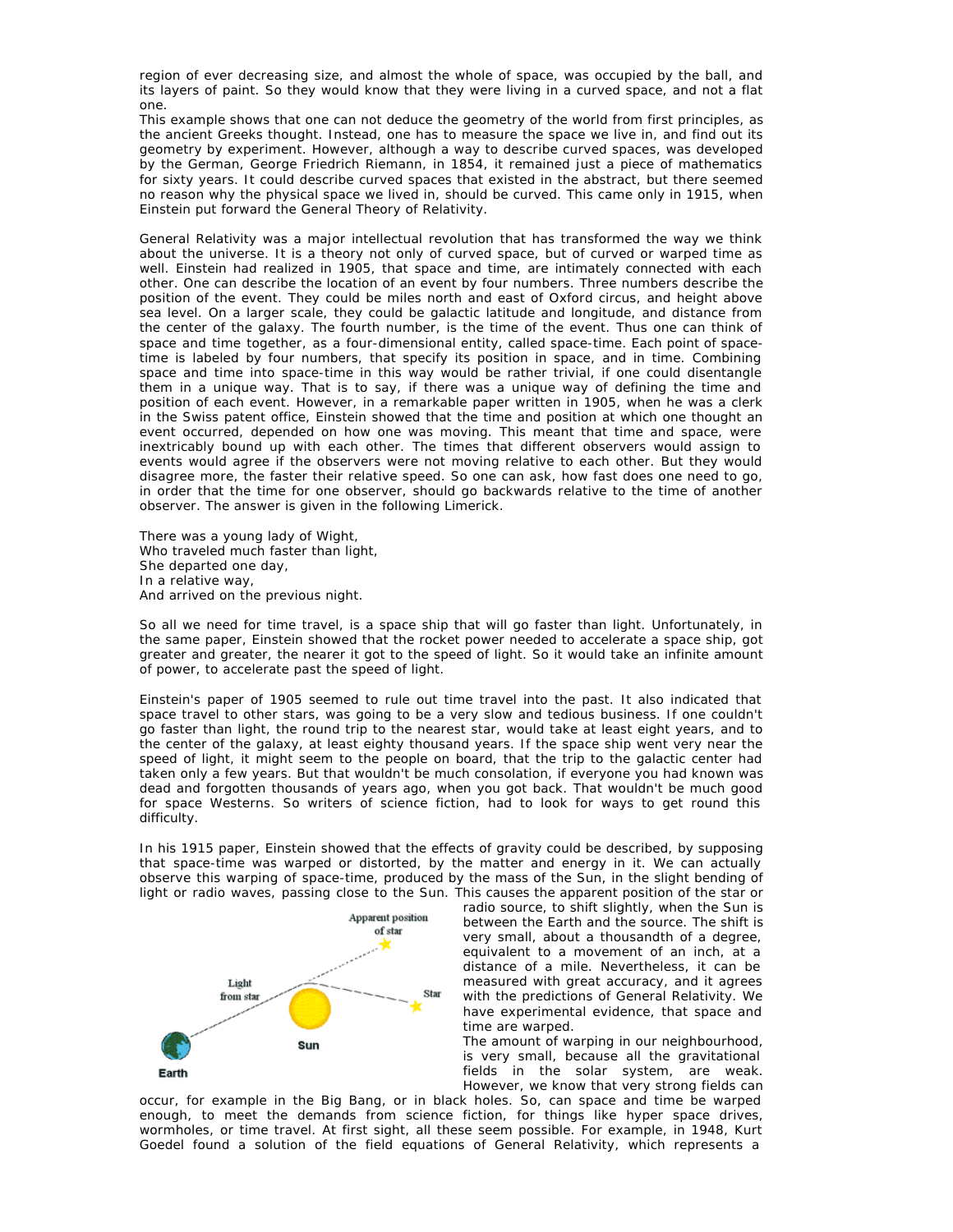universe in which all the matter was rotating. In this universe, it would be possible to go off in a space ship, and come back before you set out. Goedel was at the Institute of Advanced Study, in Princeton, where Einstein also spent his last years. He was more famous for proving you couldn't prove everything that is true, even in such an apparently simple subject as arithmetic. But what he proved about General Relativity allowing time travel really upset Einstein, who had thought it wouldn't be possible.

We now know that Goedel's solution couldn't represent the universe in which we live, because it was not expanding. It also had a fairly large value for a quantity called the cosmological constant, which is generally believed to be zero. However, other apparently more reasonable solutions that allow time travel, have since been found. A particularly interesting one contains two cosmic strings, moving past each other at a speed very near to, but slightly less than, the speed of light. Cosmic strings are a remarkable idea of theoretical physics, which science

fiction writers don't really seem to have caught on to. As their name suggests, they are like string, in that they have length, but a tiny cross section. Actually, they are more like rubber bands, because they are under enormous tension, something like a hundred billion billion billion tons. A cosmic string attached to the Sun would accelerate it naught to sixty, in a thirtieth of a second.



Cosmic strings may sound far-fetched, and pure science

fiction, but there are good scientific reasons to believed they could have formed in the very early universe, shortly after the Big Bang. Because they are under such great tension, one might have expected them to accelerate to almost the speed of light.

What both the Goedel universe, and the fast moving cosmic string space-time have in common, is that they start out so distorted and curved, that travel into the past, was always possible. God might have created such a warped universe, but we have no reason to think that He did. All the evidence is, that the universe started out in the Big Bang, without the kind of warping needed, to allow travel into the past. Since we can't change the way the universe began, the question of whether time travel is possible, is one of whether we can subsequently make space-time so warped, that one can go back to the past. I think this is an important subject for research, but one has to be careful not to be labeled a crank. If one made a research grant application to work on time travel, it would be dismissed immediately. No government agency could afford to be seen to be spending public money, on anything as way out as time travel. Instead, one has to use technical terms, like closed time like curves, which are code for time travel. Although this lecture is partly about time travel, I felt I had to give it the scientifically more respectable title, Space and Time warps. Yet, it is a very serious question. Since General Relativity can permit time travel, does it allow it in our universe? And if not, why not.

Closely related to time travel, is the ability to travel rapidly from one position in space, to another. As I said earlier, Einstein showed that it would take an infinite amount of rocket power, to accelerate a space ship to beyond the speed of light. So the only way to get from one side of the galaxy to the other, in a reasonable time, would seem to be if we could warp space-time so much, that we created a little tube or wormhole. This could connect the two



sides of the galaxy, and act as a short cut, to get from one to the other and back while your friends were still alive. Such wormholes have been seriously suggested, as being within the capabilities of a future civilization. But if you can travel from one side of the galaxy, to the other, in a week or two, you could go back through another wormhole, and arrive back before you set out. You could even manage to travel back in time with a single wormhole, if its two ends were moving relative to each other.

One can show that to create a wormhole, one needs to warp space-time in the opposite way, to that in which normal matter warps it. Ordinary matter curves space-time back on itself, like the surface of the Earth.



Curvature produced by normal matter

Curvature needed for time travel

However, to create a wormhole, one needs matter that warps space-time in the opposite way, like the surface of a saddle. The same is true of any other way of warping

space-time to allow travel to the past, if the universe didn't begin so warped, that it allowed time travel. What one would need, would be matter with negative mass, and negative energy density, to make space-time warp in the way required.

Energy is rather like money. If you have a positive bank balance, you can distribute it in various ways. But according to the classical laws that were believed until quite recently, you weren't allowed to have an energy overdraft. So these classical laws would have ruled out us being able to warp the universe, in the way required to allow time travel. However, the classical laws were overthrown by Quantum Theory, which is the other great revolution in our picture of the universe, apart from General Relativity. Quantum Theory is more relaxed, and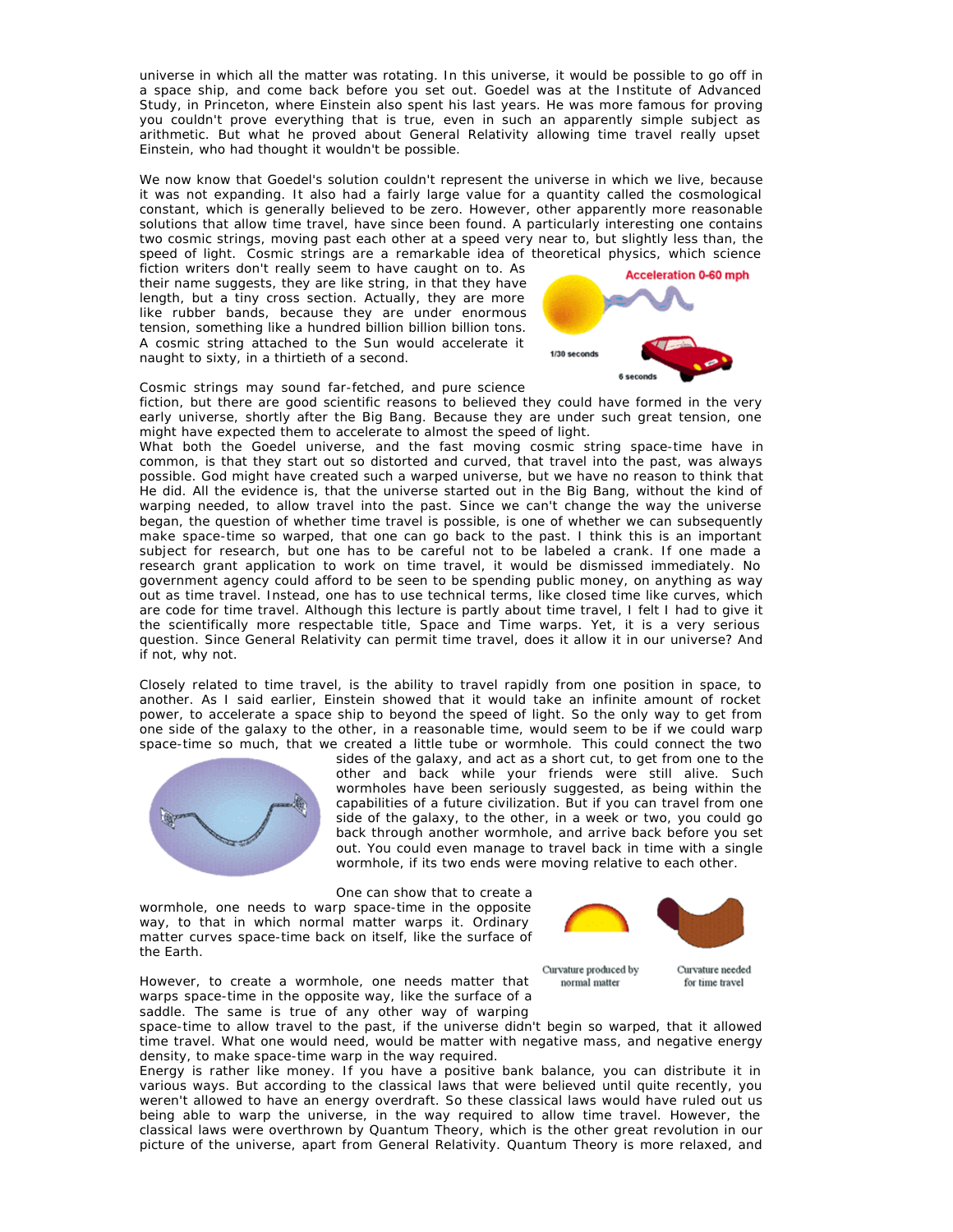allows you to have an overdraft on one or two accounts. If only the banks were as accommodating. In other words, Quantum Theory allows the energy density to be negative in some places, provided it is positive in others.

The reason Quantum Theory can allow the energy density to be negative, is that it is based on the Uncertainty Principle.

### **Uncertainty Principle**

The more precisely the position of something is defined, the less precisely its speed can be defined, and vice versa.

This says that certain quantities, like the position and speed of a particle, can't both have well defined values. The more accurately the position of a particle is defined, the greater is the uncertainty in its speed, and vice versa. The uncertainty principle also applies to fields, like the electro-magnetic field, or the gravitational field. It implies that these fields can't be exactly zeroed, even in what we think of as empty space. For if they were exactly zero, their values would have both a well-defined position at zero, and a well-defined speed, which was also zero. This would be a violation of the uncertainty principle. Instead, the fields would have to have a certain minimum amount of fluctuations. One can interpret these so called vacuum fluctuations, as pairs of particles and anti particles, that suddenly appear together, move apart, and then come back together again, and annihilate each other. These particle anti particle

pairs, are said to be virtual, because one can not measure them directly with a particle detector. However, one can observe their effects indirectly. One way of doing this, is by what is called the Casimir effect. One has two parallel metal plates, a short distance apart. The plates act like mirrors for the virtual particles and anti particles. This means that the region between the plates, is a bit like an organ pipe, and will only admit light waves of certain resonant frequencies. The result is that there are slightly fewer vacuum fluctuations, or virtual particles, between the plates, than outside them, where vacuum fluctuations can have any wavelength. The reduction in the number of virtual



particles between the plates means that they don't hit the plates so often, and thus don't exert as much pressure on the plates, as the virtual particles outside. There is thus a slight force pushing the plates together. This force has been measured experimentally. So virtual particles actually exist, and produce real effects.

Because there are fewer virtual particles, or vacuum fluctuations, between the plates, they have a lower energy density, than in the region outside. But the energy density of empty space far away from the plates, must be zero. Otherwise it would warp space-time, and the universe wouldn't be nearly flat. So the energy density in the region between the plates, must be negative.

We thus have experimental evidence from the bending of light, that space-time is curved, and confirmation from the Casimir effect, that we can warp it in the negative direction. So it might seem possible, that as we advance in science and technology, we might be able to construct a wormhole, or warp space and time in some other way, so as to be able to travel into our past. If this were the case, it would raise a whole host of questions and problems. One of these is, if sometime in the future, we learn to travel in time, why hasn't someone come back from the future, to tell us how to do it.

Even if there were sound reasons for keeping us in ignorance, human nature being what it is, it is difficult to believe that someone wouldn't show off, and tell us poor benighted peasants, the secret of time travel. Of course, some people would claim that we have been visited from the future. They would say that UFO's come from the future, and that governments are engaged in a gigantic conspiracy to cover them up, and keep for themselves, the scientific knowledge that these visitors bring. All I can say is, that if governments were hiding something, they are doing a pretty poor job, of extracting useful information from the aliens. I'm pretty skeptical of conspiracy theories, believing the



cock up theory is more likely. The reports of sightings of UFO's can't all be caused by extra terrestrials, because they are mutually contradictory. But once you admit that some are mistakes, or hallucinations, isn't it more probable that they all are, than that we are being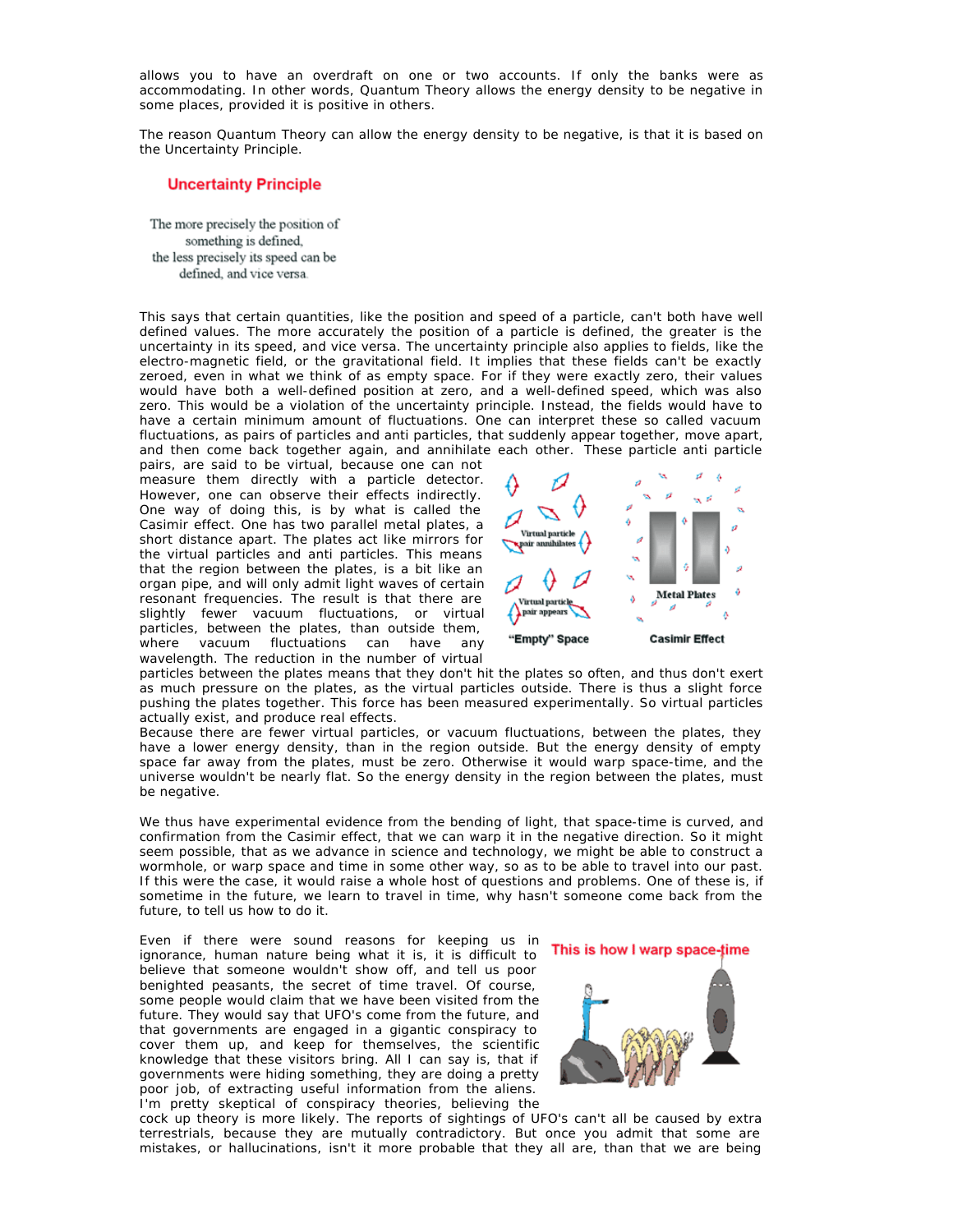visited by people from the future, or the other side of the galaxy? If they really want to colonize the Earth, or warn us of some danger, they are being pretty ineffective.

A possible way to reconcile time travel, with the fact that we don't seem to have had any visitors from the future, would be to say that it can occur only in the future. In this view, one would say space-time in our past was fixed, because we have observed it, and seen that it is not warped enough, to allow travel into the past. On the other hand, the future is open. So we might be able to warp it enough, to allow time travel. But because we can warp space-time only in the future, we wouldn't be able to travel back to the present time, or earlier.



This picture would explain why we haven't been over run by tourists from the future.

But it would still leave plenty of paradoxes. Suppose it were possible to go off in a rocket ship, and come back before you set off. What would stop you blowing up the rocket on its launch pad, or otherwise preventing you from setting out in the first place. There are other

versions of this paradox, like going back, and killing your parents before you were born, but they are essentially equivalent. There seem to be two possible resolutions.

#### **Two Possible Solutions**

#### 1. Consistent Histories

One has to find a consistent solution of the equations, even if space-time is so warped that travel into the past is possible.

2. Alternative Histories When an object comes back from the future, it enters a different, alternative history.

One is what I shall call, the consistent histories approach. It says that one has to find a consistent solution of the equations of physics, even if space-time is so warped, that it is possible to travel into the past. On this view, you couldn't set out on the rocket ship to travel into the past, unless you had already come back, and failed to blow up the launch pad. It is a consistent picture, but it would imply that we were completely determined: we couldn't change our minds. So much for free will. The other possibility is what I call, the alternative histories approach. It has been championed by the physicist David Deutsch, and it seems to have been what Stephen Spielberg had in mind when he filmed, Back to the Future.

In this view, in one alternative history, there would not have been any return from the future,

before the rocket set off, and so no possibility of it being blown up. But when the traveler returns from the future, he enters another alternative history. In this, the human race makes a tremendous effort to build a space ship, but just before it is due to be launched, a similar space ship appears from the other side of the galaxy, and destroys it.

David Deutsch claims support for the alternative histories approach, from the sum over histories concept, introduced by the physicist, Richard Feinman, who died a few years ago. The idea is that according to Quantum Theory, the universe doesn't have just a unique single history.



**Possible Histories of the Universe** 



Instead, the universe has every single possible history,each with its own probability. There must be a possible history in which there is a lasting peace in the Middle East, though maybe the probability is low.

In some histories space-time will be so warped, that objects like rockets will be able to travel into their pasts. But each history is complete and self contained, describing not only the curved space-time, but also the objects in it. So a rocket can not transfer to another alternative history, when it comes round

again. It is still in the same history, which has to be self consistent. Thus, despite what Deutsch claims, I think the sum over histories idea, supports the consistent histories hypothesis, rather than the alternative histories idea.

It thus seems that we are stuck with the consistent histories picture. However, this need not involve problems with determinism or free will, if the probabilities are very small, for histories in which space-time is so warped, that time travel is possible over a macroscopic region. This